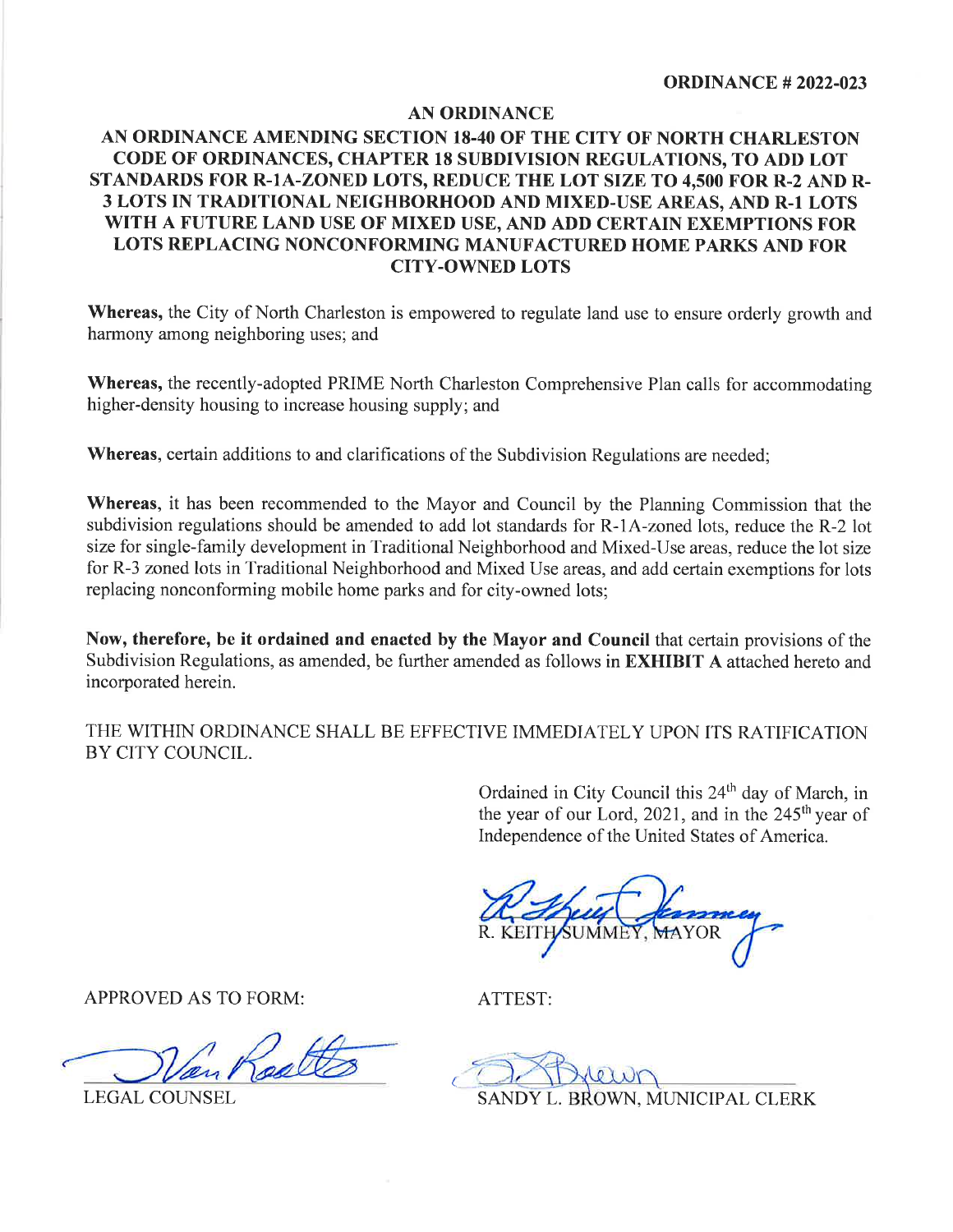## **Sec. 18-40. Lots.**

(a) *Minimum lot widths, lot area, and frontage:* Minimum lot widths, area and frontage shall be as provided in the following table:

| Zoning                   | Minimum            | Minimum Lot Width | Minimum Street |
|--------------------------|--------------------|-------------------|----------------|
| District                 | Lot Area           | (measured at      | Frontage***    |
|                          | (square feet)      | building line)**  | (feet)         |
|                          |                    | (feet)            |                |
| R-1 (with traditional    | 4,500              | 45                | 30             |
| neighborhood             |                    |                   |                |
| development or mixed     |                    |                   |                |
| use future land use      |                    |                   |                |
| designations)            |                    |                   |                |
| $R-1$                    | $6,000*$           | 60                | 30             |
| $R-1A$                   | 4500*              | 45                | 30             |
| $R-2$                    | 6,000              | 60                | 30             |
| $R-2$ (for single-family | 4,500              | 45                | 30             |
| detached lots with       |                    |                   |                |
| traditional              |                    |                   |                |
| neighborhood             |                    |                   |                |
| development or mixed     |                    |                   |                |
| use future land use)     |                    |                   |                |
| R-3 (with traditional    | 4,500              | 45                | 30             |
| neighborhood             |                    |                   |                |
| development or mixed     |                    |                   |                |
| use future land use      |                    |                   |                |
| designation)             |                    |                   |                |
| $R-3$                    | $6,000*$           | 60                | 30             |
| ON                       | 6,000              | 60                | 30             |
| $B-1$                    | 6,000              | 60                | 30             |
| $B-2$                    | 12,000             | 80                | 50             |
| <b>CRD</b>               | 10,000             | 50                | 50             |
| $M-1$                    | $\frac{1}{2}$ acre | 100               | 100            |
| $M-2$                    | 5 acres            | 400               | 400            |

\* Where public water or public sewer is unavailable, additional lot area shall be required as determined by the South Carolina Department of Health and Environmental Control.

- \*\* On culs-de-sac, minimum lot width shall be measured at the midpoint of the lot depth.
- \*\*\* On culs-de-sac the minimum street frontage shall be fifty (50) feet in M-1 and M-2.
- (b) *Lot depth:* Lot depth normally shall not exceed four (4) times that width. This provision shall not apply where the width of each lot exceeds three hundred (300) feet for its entire depth.
- (c) *Double frontage lots:* Lots which have double frontage (other than corner lots) shall be avoided except where essential to provide separation of development from traffic arteries or to overcome specific problems of topography, orientation or traffic access. Where such double frontage is necessary, an easement of at least ten (10) feet in width across which there shall be no right of access may be required along all or part of either street frontage.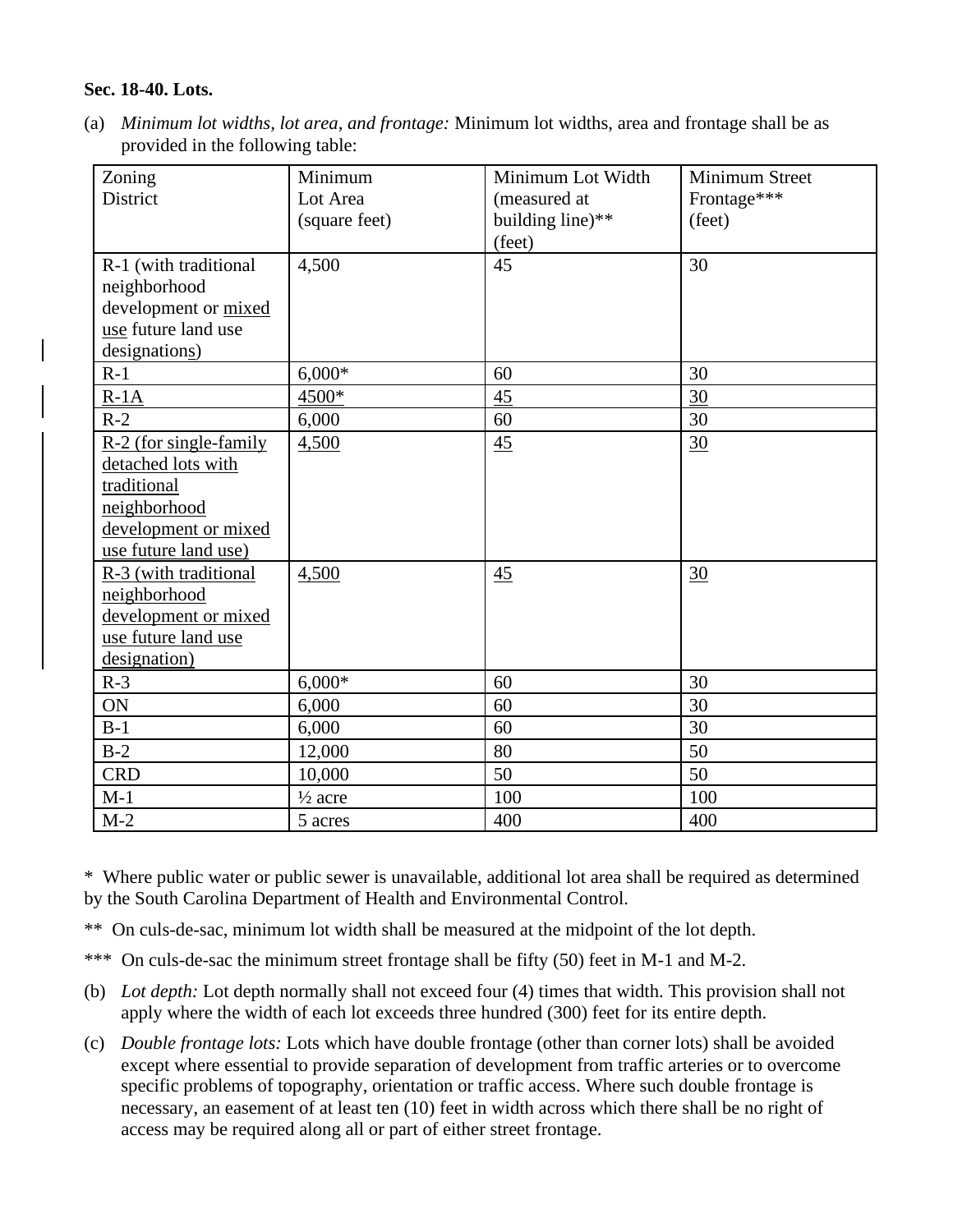- (d) *Frontage of approved streets:* All lots shall be provided by means of streets which have been constructed in conformance with the standards and specifications of the city's road code, which will be furnished by the planning department upon request, and dedicated in accordance with this chapter, with access to an existing street which has been accepted for continual maintenance by the state or one of its political subdivisions. Notwithstanding the foregoing, the planning commission may consider for approval lots, parcels or tracts that are provided with means of access by private streets so long as they are constructed in conformance with standards and specifications prescribed in the current version of the city road code. Approval shall be contingent upon the providing for continued maintenance of such streets by an "approved" home owners' association or other responsible entity. Such association or entity shall be an organization operating under agreements of public record that have been reviewed and considered legally binding by the legal counsel, and to also insure that the city shall not be liable for any maintenance and upkeep responsibilities. The agreements shall provide for an easement and lien against abutting lots or membership in favor of such association or entity for the continued maintenance of such streets.
- (e) *Lot design:* All quadrangular lots and, so far as practical, all other lots, should have side lines at right angles to straight street lines or radial to curved street lines.
- (f) *Public utility lots:* Notwithstanding the requirements of section 18-40(d), lots may be subdivided for use by public utilities which are provided with access to an existing street which has been accepted for continual maintenance by the state or one of its political subdivisions by means of access easements across another parcel. In such case, as a condition of approval of the subdivision plat, the current property owner shall impose thereon restrictive covenants which are enforceable by the city and in a form approved by legal counsel for the city, which would restrict use of the property to public utility uses and provide that it may not be sold to any other party for other than public utility use or re-subdivided without bringing such property into compliance with the then existing subdivision regulations of the city regarding lots other than public utility lots.
- (g) *Support facilities:* Notwithstanding any other requirements of this section, lots may be subdivided for use as buffer areas, drainage or wetlands preservation areas, recreational or common areas for the benefit and convenience of all or part of the property owners of the subdivision, or golf course and related facilities which are of such widths, depths, lot areas, lot designs, or frontages as shall be approved by the department of planning and management as being consistent with the intent of the subdivision regulation ordinance. Such lots may be provided with access to an existing street which has been accepted for continual maintenance by the state or one of its political subdivisions by means of access easements across another parcel. With the exception of properties owned by the city, as a condition of approval of the subdivision plat, the current property owner shall impose thereon restrictive covenants which are enforceable by the city, and in a form approved by legal counsel for the city, which would restrict use of the property to the proposed use and provide that it may not be sold to any other party for any other use or subdivided without bringing such property into compliance with the then existing subdivision regulations of the city regarding lots for other than support facilities. Adequate provision shall be made in such restrictive covenants for continued maintenance of such support facilities by an approved property owners association or other responsible entity and which shall provide for an easement and lien against supported lots or membership in favor of such association or entity for the continued maintenance of such lots or facilities. Such association or entity shall be an organization operating under agreements of public records that have been reviewed and considered legally binding by legal counsel for the city.
- (h) *Exemption for town and row houses and garden cluster housing:* Developments approved as "town or row housing" under section 6-5 of the zoning ordinances of the City of North Charleston or "garden and cluster housing" under section 6-6 of the zoning ordinances of the City of North Charleston shall not be required to satisfy the minimum lot area requirement specified for the